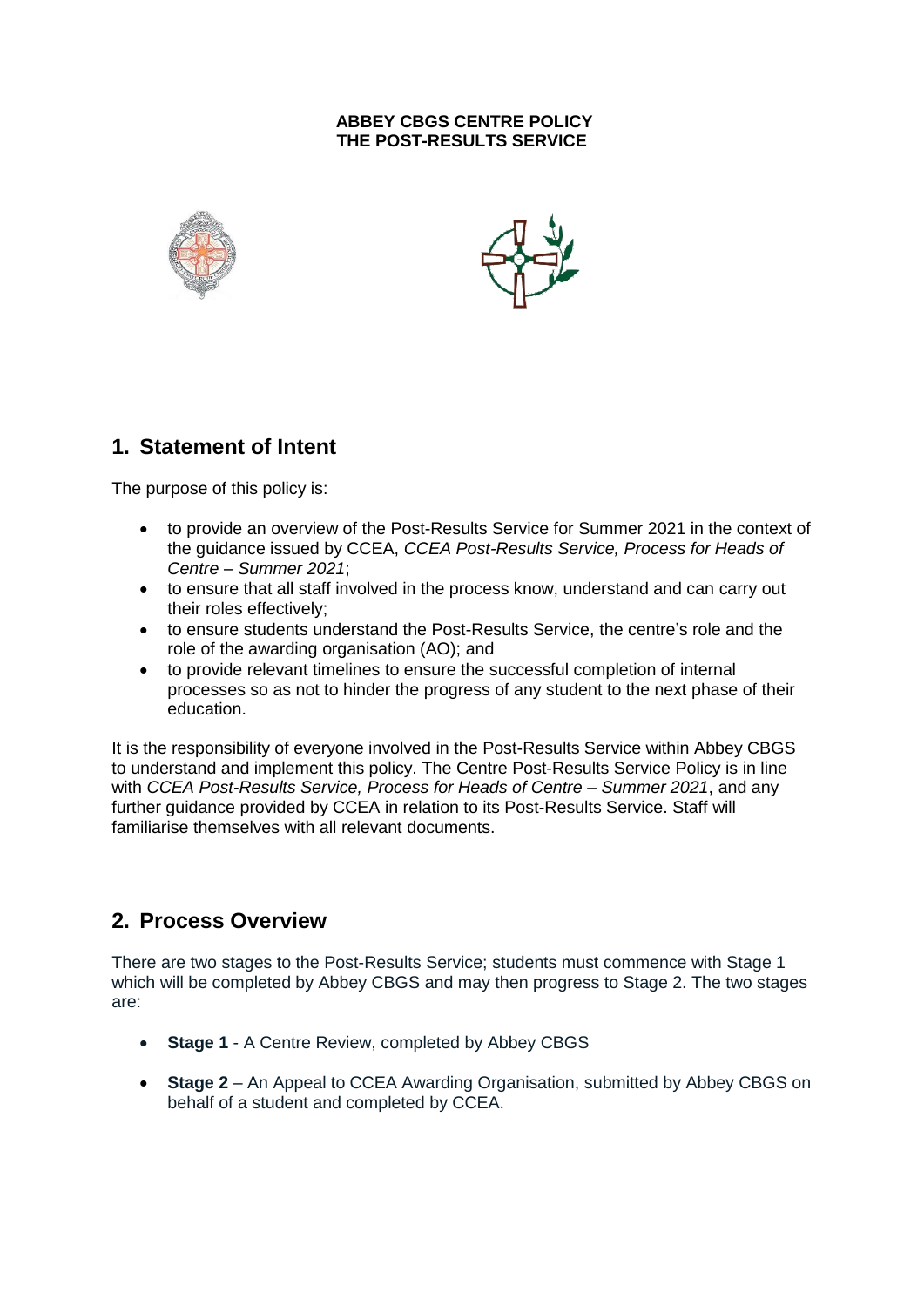#### **Stage 1 – Centre Review conducted by Abbey CBGS**

Any student, including private candidates, who was awarded a Centre Determined Grade by Abbey CBGS in summer 2021 is permitted to submit a request for a Centre Review. Abbey CBGS will complete a Centre Review for any student who makes a request. To help students decide whether to request a Centre Review, Abbey CBGS will provide students, voluntarily or on request, with access to:

- the centre CDG policy;
- the sources of evidence used to determine the CDG, including any marks and/or grades;
- details of any variations in evidence used; and
- details of any special circumstances that were considered in determining their grade.

All requests for a Centre Review must be made directly to Abbey CBGS using the form provided by CCEA. A student may request a Centre Review if they consider:

- 1) Abbey CBGS made an administrative error in relation to their grade; and/or
- 2) Abbey CBGS did not follow its procedure in arriving at the CDG as outlined in the CDG Policy**.**

If a student wishes to submit an appeal on the ground of academic judgement (unreasonableness), this will only be considered by CCEA at Stage 2. To enable a student to move to this stage, a Centre Review must first be completed by Abbey CBGS to ensure there have been no administrative errors and that procedures have been followed, or these have been addressed.

Students may submit a priority Centre Review if they have a place at a Higher Education Institution on hold.

#### **Determining the Outcome of a Centre Review**

All Centre Reviews will be completed using the form provided by CCEA and will be retained by Abbey CBGS electronically to be submitted should a student decide to request a Stage 2 Appeal to CCEA Awarding Organisation.

In order to determine the outcome of a Centre Review, the member of staff conducting the review will have access to the following records and will consider:

- a) the reason presented by the student for the review where this has been specified:
- b) the centre's approved policy and whether it was followed;
- **c)** the evidence which was used to determine the grade **(although the reviewer will not be assessing or re-marking this evidence);**
- d) any relevant assessment records that detail amendments to the range of evidence for the student and, where applicable, the steps taken to address any known mitigating circumstances or approved access arrangements;
- e) the records of the quality assurance processes and whether these were followed in determining the grade:
- f) the record of any pre-results discussions between the centre and student (for example, where a student has raised mitigating circumstances earlier in the process);
- g) relevant centre administration records; and
- h) any other documentation the decision-maker feels necessary to process the review.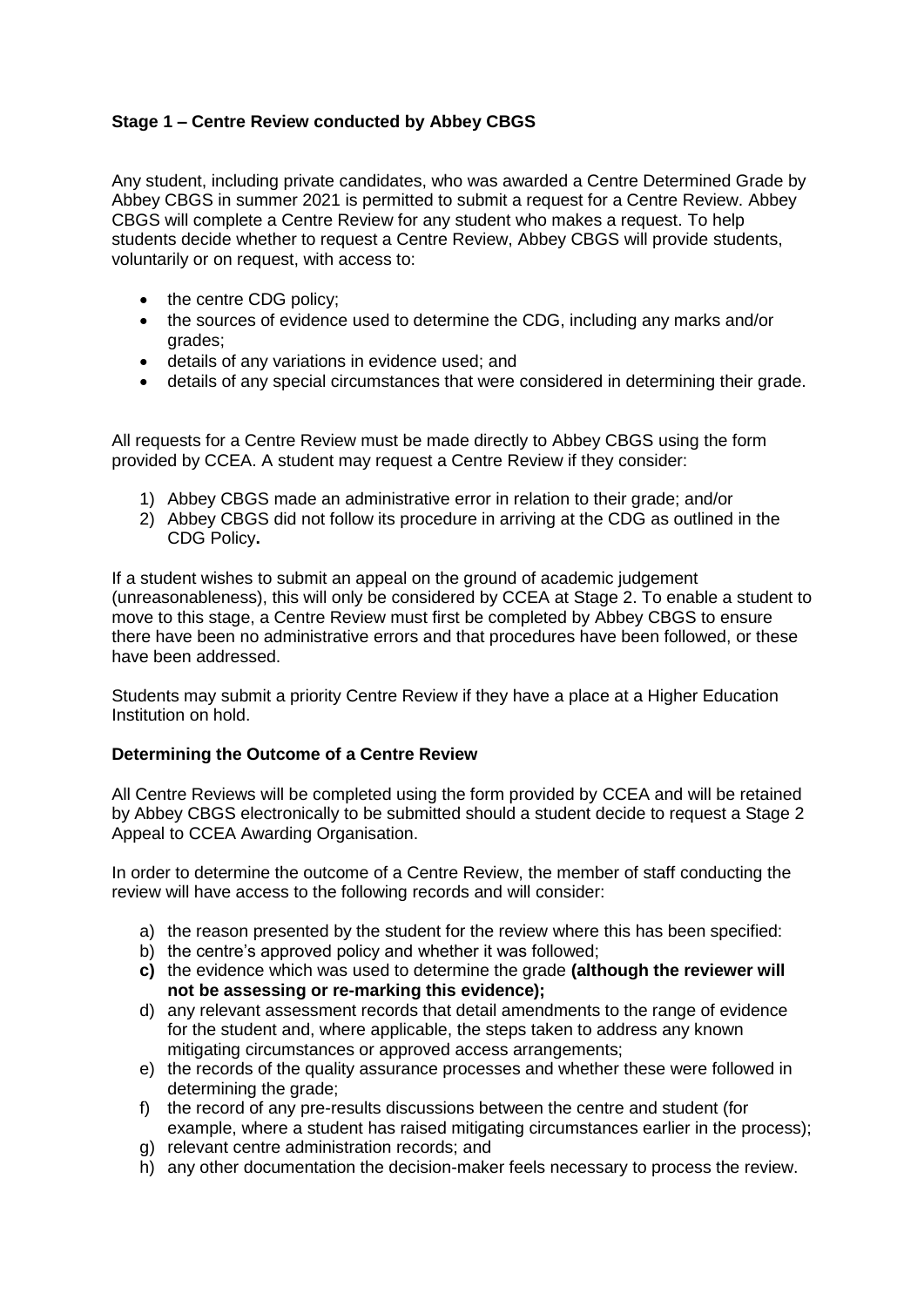In cases where an administrative or procedural error is identified, the member of staff completing the review will decide whether a grade change is required; this may require input from the Head of Department or Subject Teacher. **The outcome of any Centre Review completed by Abbey CBGS may be that the grade goes up, goes down or stays the same.**

#### **Reporting the Outcome of a Centre Review**

If a grade change is considered to be required, Abbey CBGS will submit an error correction request to CCEA as soon as possible.

Abbey CBGS will provide the student with an outcome letter using the template provided by CCEA. This will include:

- whether or not the review found a procedural failure or administrative error;
- if it did, what that error or failure was;
- the reason for the finding:
- whether there was a grade change and, if so, what the new grade is:
- a reason for the grade change, or lack of change; and
- information on the next steps if a student wishes to submit an appeal to CCEA.

A record of the outcome of all Centre Reviews will be retained to be submitted to CCEA should a student decide to request a Stage 2 Appeal to CCEA Awarding Organisation.

### **Stage 2 – Appeal to CCEA Awarding Organisation**

For full details refer to *CCEA Post-Results Service, Process for Heads of Centre – Summer 2021*

Whether or not an administrative or procedural error was found through the Centre Review, and whether or not the grade changed as a result, all students, including private candidates, have the right to submit an Appeal to CCEA Awarding Organisation as the next stage in the process. Where requested by the student, Abbey CBGS will submit such appeals on the student's behalf and include the following as required:

- CCEA submission form completed by the student;
- Evidence used to determine the Centre Determined Grade; and
- Completed Candidate Assessment Record, or similar, for the student.

Abbey CBGS will submit any request for an Appeal to CCEA Awarding Organisation from a student upon the conclusion of a Centre Review. Abbey CBGS will have a process in place to communicate the outcome of the Appeal to CCEA Awarding Organisation to the student upon completion.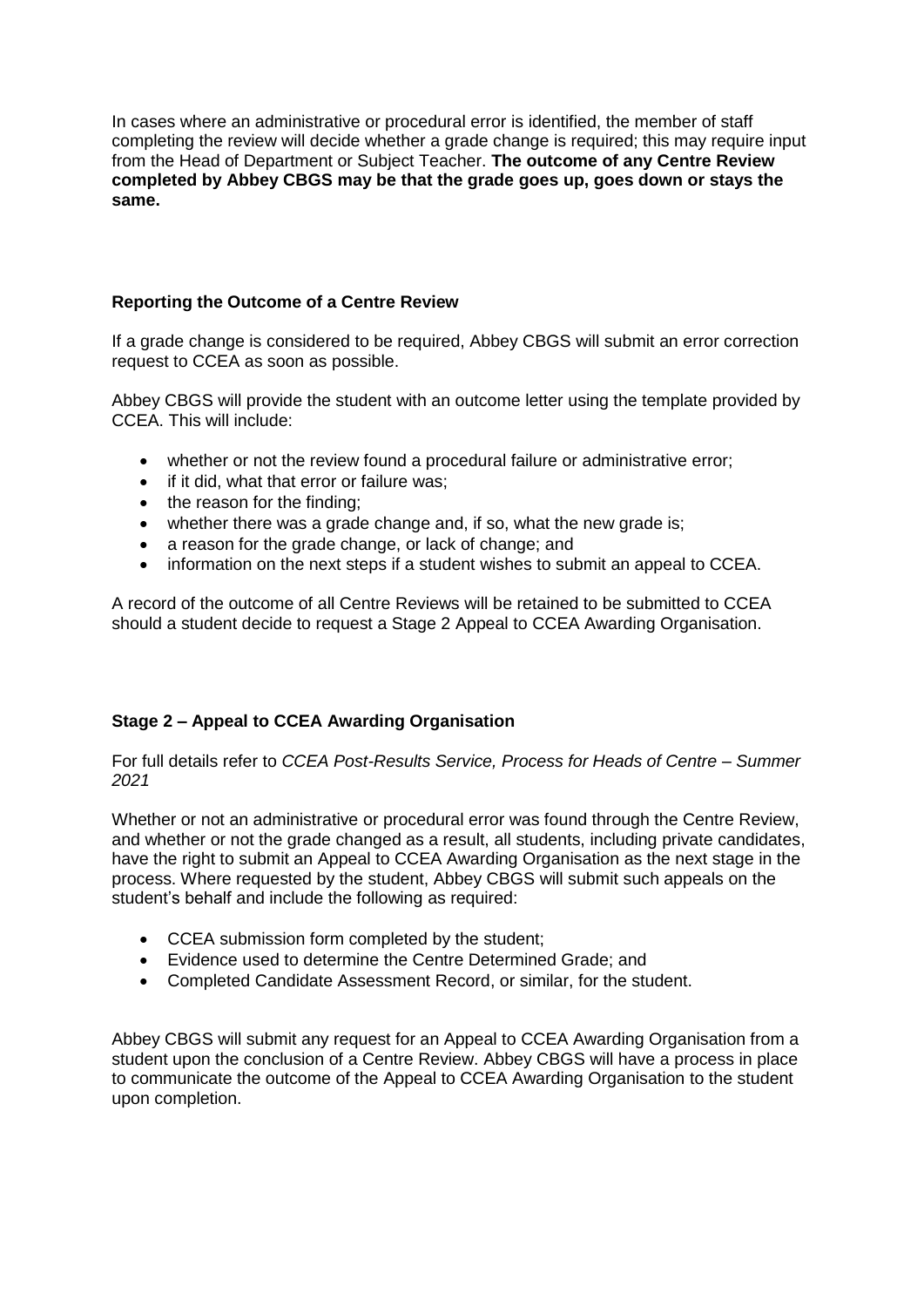# **3. Roles and Responsibilities**

Abbey CBGS will:

- Have appropriate arrangements in place to conduct a Centre Review in line with CCEA guidance;
- Ensure that a transparent process is in place so that students and parents understand the steps in a Centre Review;
- Complete a Centre Review if requested by a student, checking for any administrative errors and/or procedural failures;
- Decide if a grade change is considered to be necessary having completed the Centre Review;
- Make a request to CCEA Awarding Organisation for any changes considered to be necessary to Centre Determined Grades;
- Submit any requests to CCEA for a CCEA Awarding Organisation Appeal;
- Communicate the outcome of any Centre Review and/or CCEA Awarding Organisation Appeal to students;
- Retain records of all completed Centre Reviews electronically, to be submitted to CCEA should a student decide to request a Stage 2 CCEA Awarding Organisation Appeal; and
- Provide pastoral support to students at each stage of the process, as required.

Abbey CBGS will also carefully consider the requirements of their centre policies, particularly in relation to the separation of duties and personnel to ensure fairness in reviews and appeals.

**The Board of Governors** is responsible for approving the policy.

**The Head of Centre** has overall responsibility for Abbey CBGS as an examinations centre and will ensure the roles and responsibilities of all staff are defined. The Head of Centre may complete Centre Reviews and/or may delegate this responsibility to another member of the centre staff. The Head of Centre is required to sign-off the outcome of any Centre Review. The Head of Centre should communicate the outcome of any Stage 1 Centre Review or Stage 2 Appeals to CCEA Awarding Organisation to students.

**The Senior Leadership Team** will support the Head of Centre in completing Centre Reviews. They may undertake a support function to students in the completion of any required paperwork or provide advice on the submission of review requests.

**The Examinations Officer** will submit any Stage 2 Appeal to CCEA Awarding Organisation through the CCEA app, or delegate this responsibility to another member of centre staff. The Examinations Officer or a delegated member of staff will submit any error correction requests to CCEA, should it be considered that a grade change is required.

**Heads of Department and Subject Teachers** may be required to provide expert opinion on whether or not a grade change is required should an administrative error or procedural failure be identified through a Centre Review.